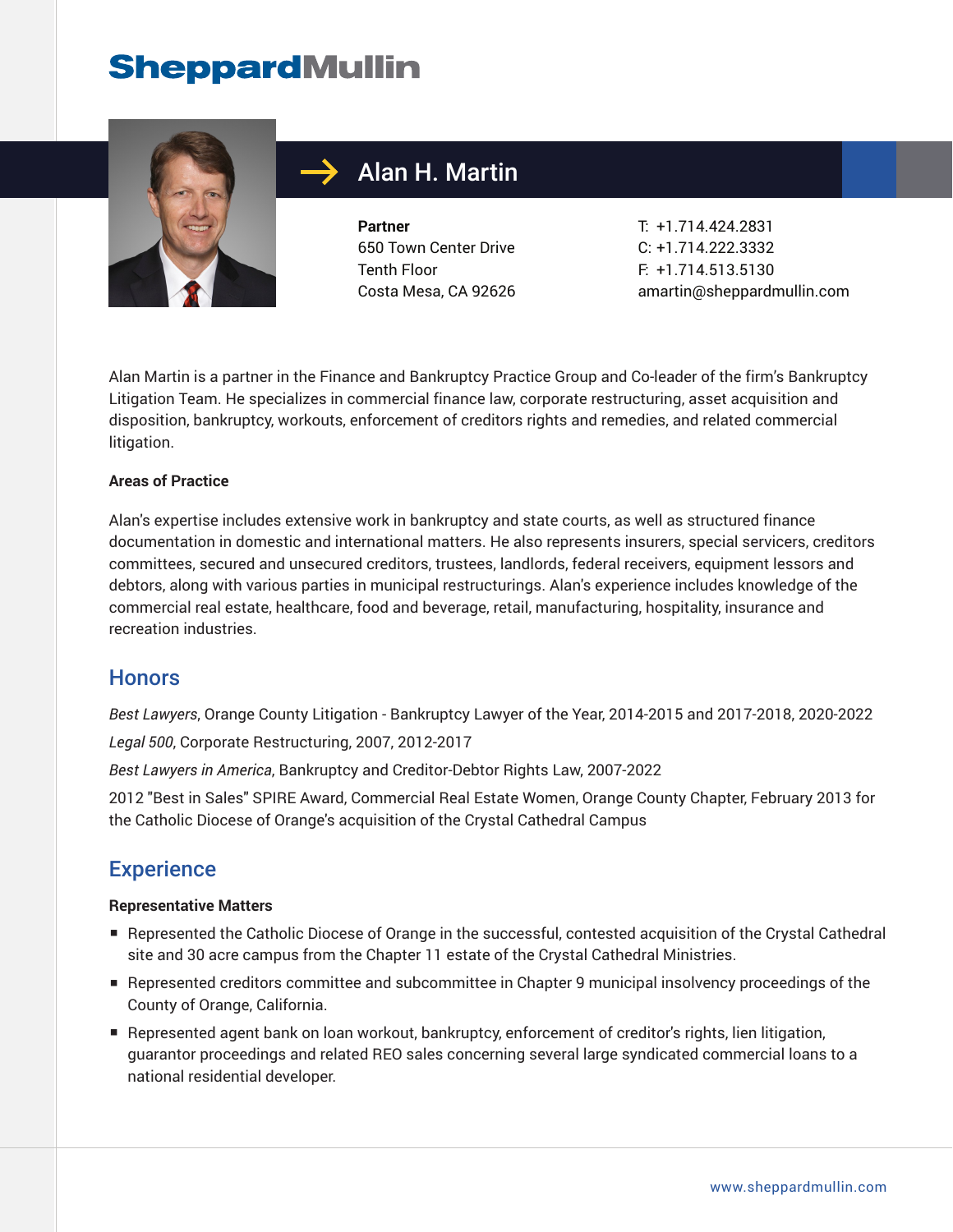- Represented agent bank on a large, syndicated loan concerning a partially completed ski resort hotel complex in Northern California. The representation entailed creditor's rights enforcement as to numerous obligors in bankruptcy proceedings, related state court receivership proceedings and extensive lien litigation.
- Represented insurers regarding both trade credit and varied related insurance issues in retailers' Chapter 11 proceedings.
- Represented agent bank on loan workout, extensive land use issues, enforcement of creditor's rights, and lien and guarantor litigation concerning a series of syndicated and participated loans made to a large national official shopping mall developer in Southern California.
- Represented federal receiver in SEC receivership proceedings concerning an illegal investment program which victimized over 1,000 investors nationwide. Representation entailed, among other things, disposition of extensive resort-related real estate holdings in several states, pursuit of litigation against various company officials and development of a distribution plan to the investors.
- Represented health care lenders concerning loan workouts, receiverships and creditor's rights enforcement of rights and remedies concerning a series of clinic, hospital and senior care locations.
- Represented creditors committee in the Chapter 11 proceedings of large home improvement retailer House2Home, which entailed disposition of extensive inventory and commercial real estate holdings and related issues throughout the Western United States.
- Represented existing lender in successful, heavily contested "new value" equity acquisition of Chapter 11 reorganized multi-family real estate debtors. The debtors owned several large apartment complexes in four states and the court-approved acquisition by the secured lender-related entity occurred over the objection of the old equity holders.
- Represented international food and beverage broker/creditor in the federal court receivership of Asian seafood importer.
- Represented equipment lessor in Chapter 11 proceedings of office supply store chain, including successful trial result concerning "true lease" treatment of the agreements concerning the extensive equipment involved.

### Articles

- Co-Author of California Mechanics Liens and Related Construction Remedies (4th ed Cal CEB 2012)
- "What Do The 2005 Bankruptcy Amendments Mean For The Healthcare Industry?" June 22, 2005

#### **Finance & Bankruptcy Law Blog Posts**

- "Dealing with the Financial Impact of the Coronavirus," March 6, 2020
- "Chapter 9 California and Federal Bankruptcy Law/Relative Bargaining Positions," June 29, 2012
- "What Do the Bankruptcy Amendments Mean for the Healthcare Industry?", June 11, 2005
- "So Your Customer Filed for Bankruptcy Protection: What to Expect Under the New Bankruptcy Act", May 19, 2005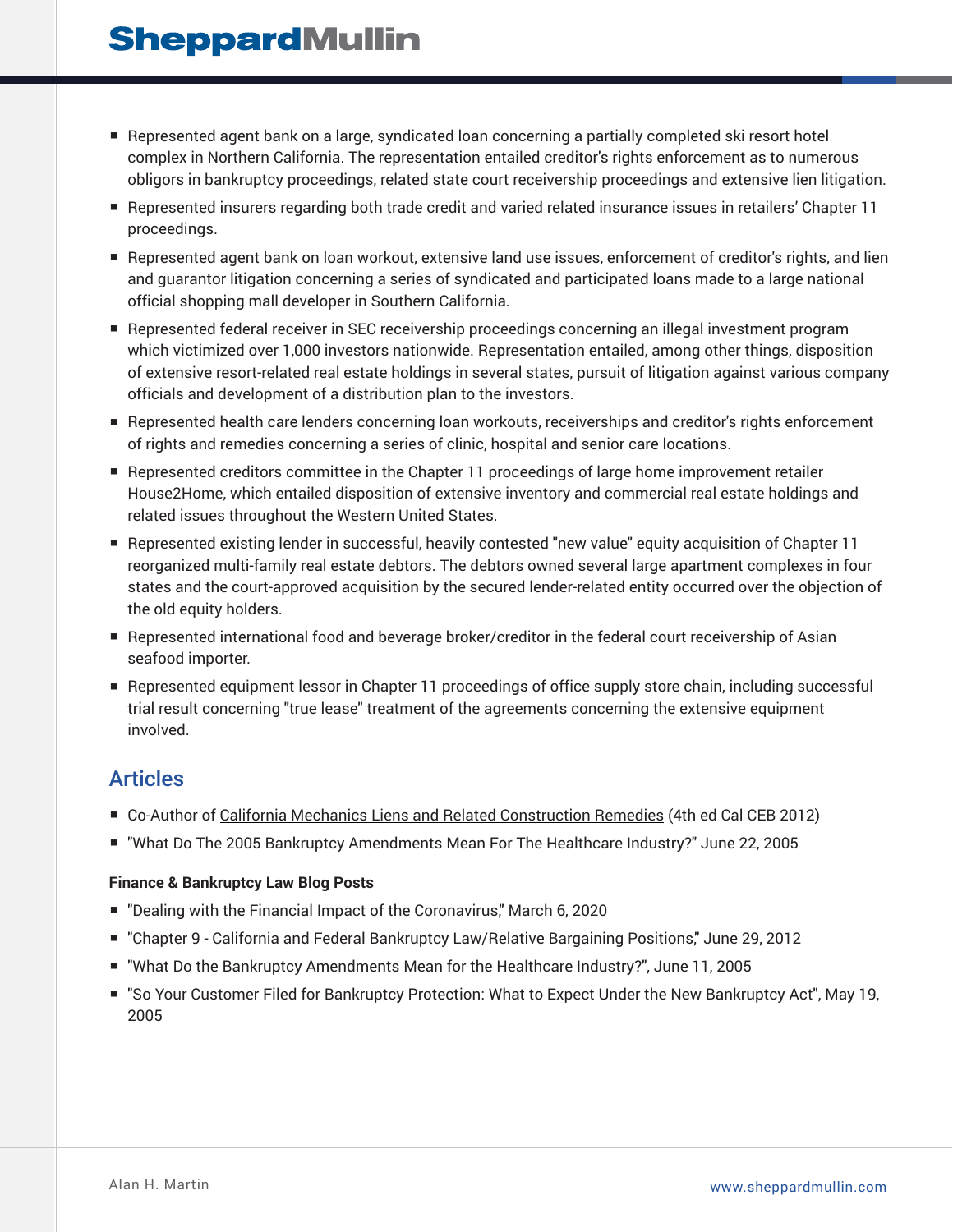## Speaking Engagements

He is frequent speaker on various banking, commercial law, bankruptcy and healthcare topics.

### Events

PPP and Other Assistance Programs – What's Worked, What Hasn't and What to Do Going Forward 2020 Restaurant Legal Summit Virtual Edition 10.14.2020

Foreclosure Litigation and Receivership: What it Entails and Looking Forward Webinar, 09.22.2020

The Workout of Distressed Properties Real Estate on the Ground Webinar Series 09.10.2020

Managing Distress in the Cannabis Industry – Meeting Challenges and Opportunities Webinar, 09.09.2020

Municipal Restructurings after COVID-19: State Bankruptcies? What's Next? Webinar, 04.28.2020

Navigating Complex Legal Issues Resulting From COVID-19: What Retailers Need to Know Webinar, 03.18.2020

### Memberships

Chairman of the Board, Regional Center of Orange County, 2013-2019 Board of Directors, Regional Center of Orange County, 2006-2012; 2013-2020 Board of Directors, Special Olympics of Southern California, 2020-Present Member and Chair, Orange County Regional Leadership Council - Special Olympics Member, Pujols Family Foundation - Southern California Advisory Board Member, Orange County Bankruptcy Forum Member, Los Angeles Bankruptcy Forum Member, Orange County Bar Association Member, American Bar Association Member, American Bankruptcy Institute Screening Committee, Ninth Circuit Bankruptcy Judgeships for the Central District of California, 1991-1993, 2000 Former member, Board of Directors, California Bankruptcy Forum, 1997-2000 Former President, Orange County Bankruptcy Forum, 1997-1998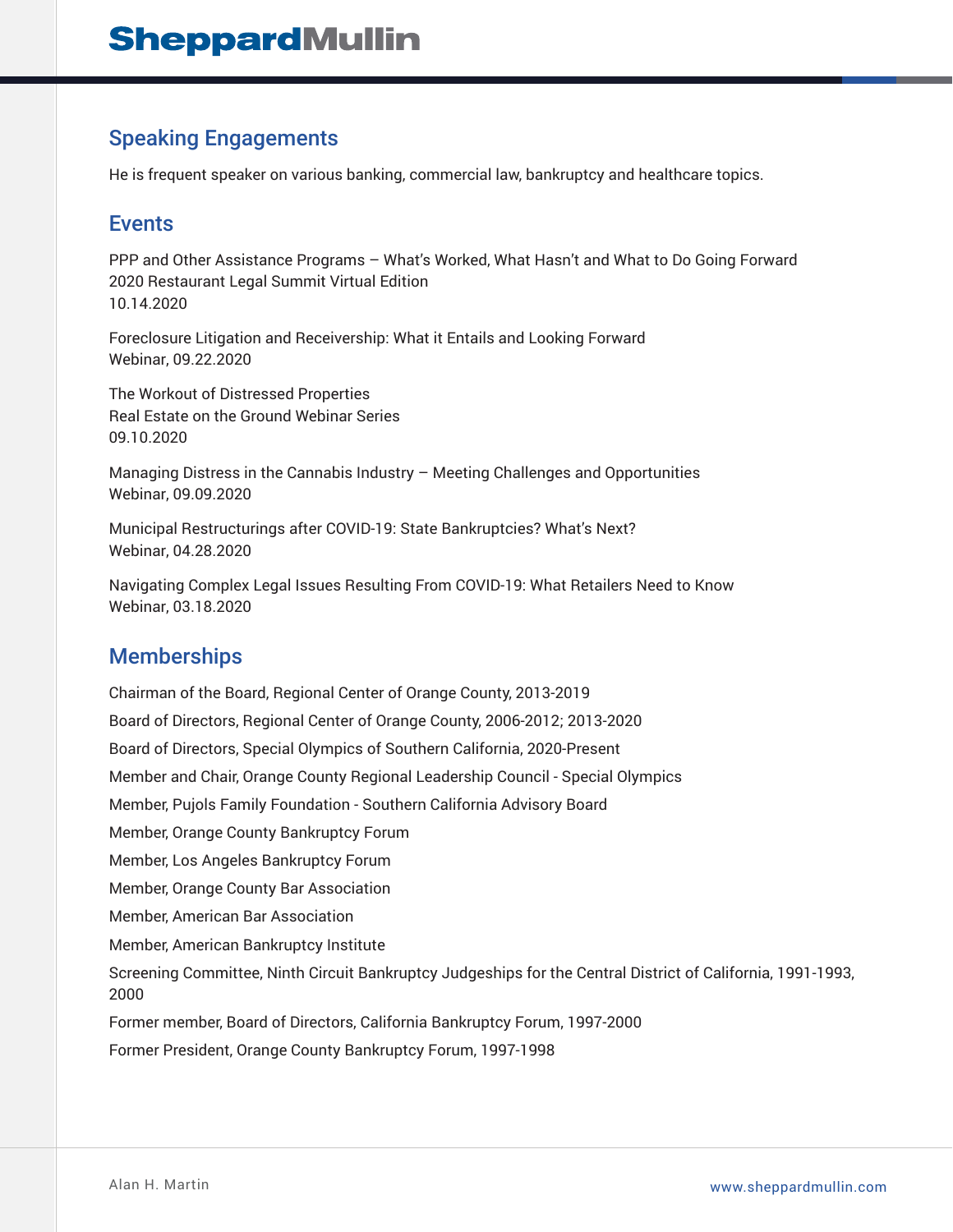Former President, Orange County Chapter of the University of Virginia Alumni Association, 1989-1995

### Podcasts & Webinars

Foreclosure Litigation and Receivership: What it Entails and Looking Forward 09.22.2020

Cannabis Webinar Wednesday - Managing Distress in the Cannabis Industry – Meeting Challenges and **Opportunities** 09.09.2020

Municipal Restructuring Post COVID 19: State Bankruptcies? What's Next Webinar 04.28.2020

### **Practices**

Bankruptcy and Restructuring Bankruptcy Litigation Commercial Lending and Financial Transactions Municipal and Public Entity Restructuring Asset Based Lending Commercial Mortgage Backed Securities ("CMBS") Debtor in Possession Financing Equity Sponsor Finance International Reach China Litigation Class Action Defense Distressed Acquisitions Under Bankruptcy Code § 363 Equipment Leasing Financial Services Litigation Real Estate Finance Syndicated Credit Facilities

### **Industries**

Cannabis